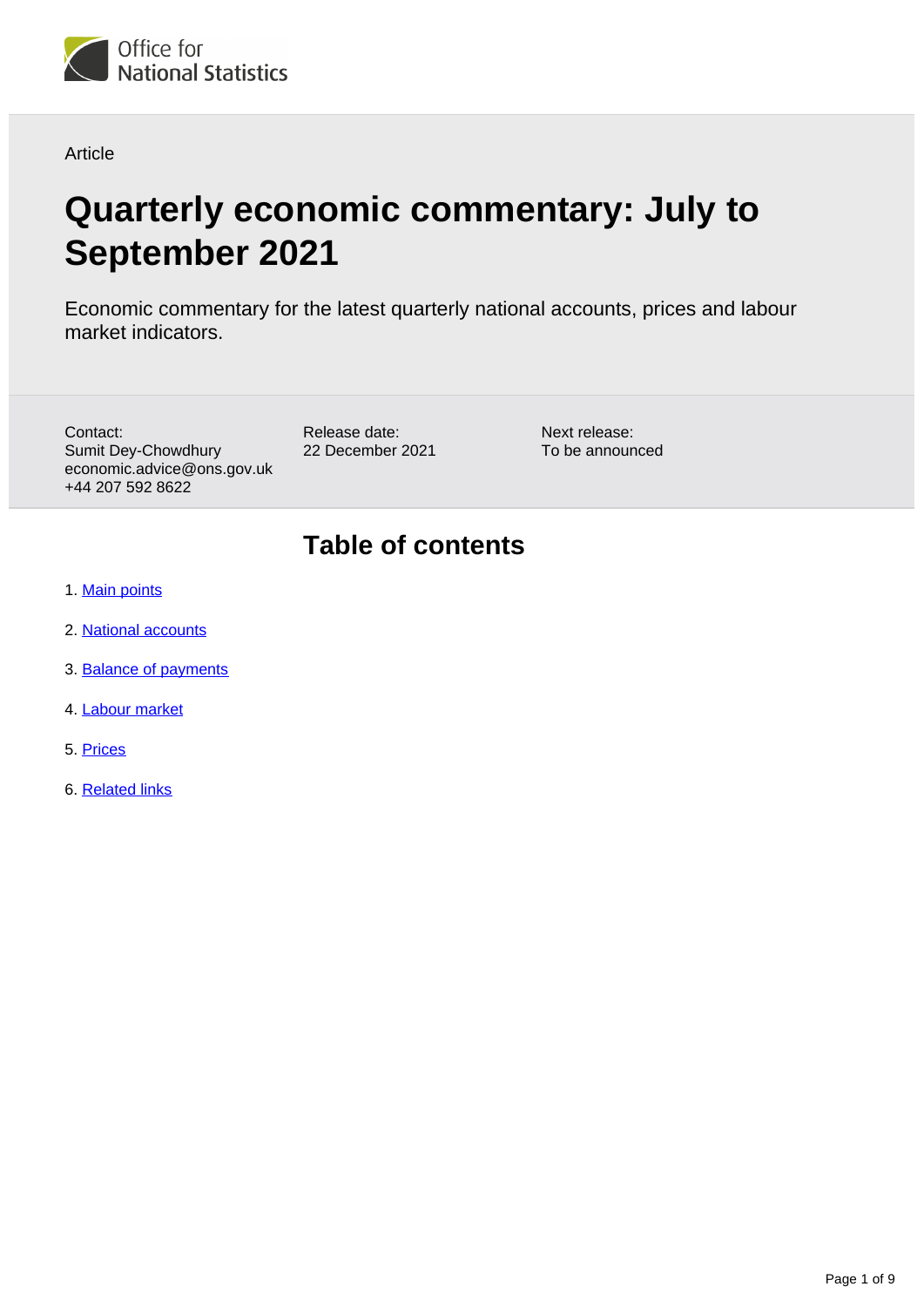## <span id="page-1-0"></span>**1 . Main points**

- The UK economy expanded by 1.1% in Quarter 3 (Jul to Sept) 2021, while recent evidence of labour and product shortages might explain some of the recent slowing in October 2021.
- There have been further increases in employment and job vacancies, while the end of the Coronavirus Job Retention Scheme (CJRS) has not been followed by a strong rise in redundancies or unemployment so far.
- The annual rate of consumer price inflation has risen sharply in recent months, reflecting domestic and global price pressures, including higher energy prices.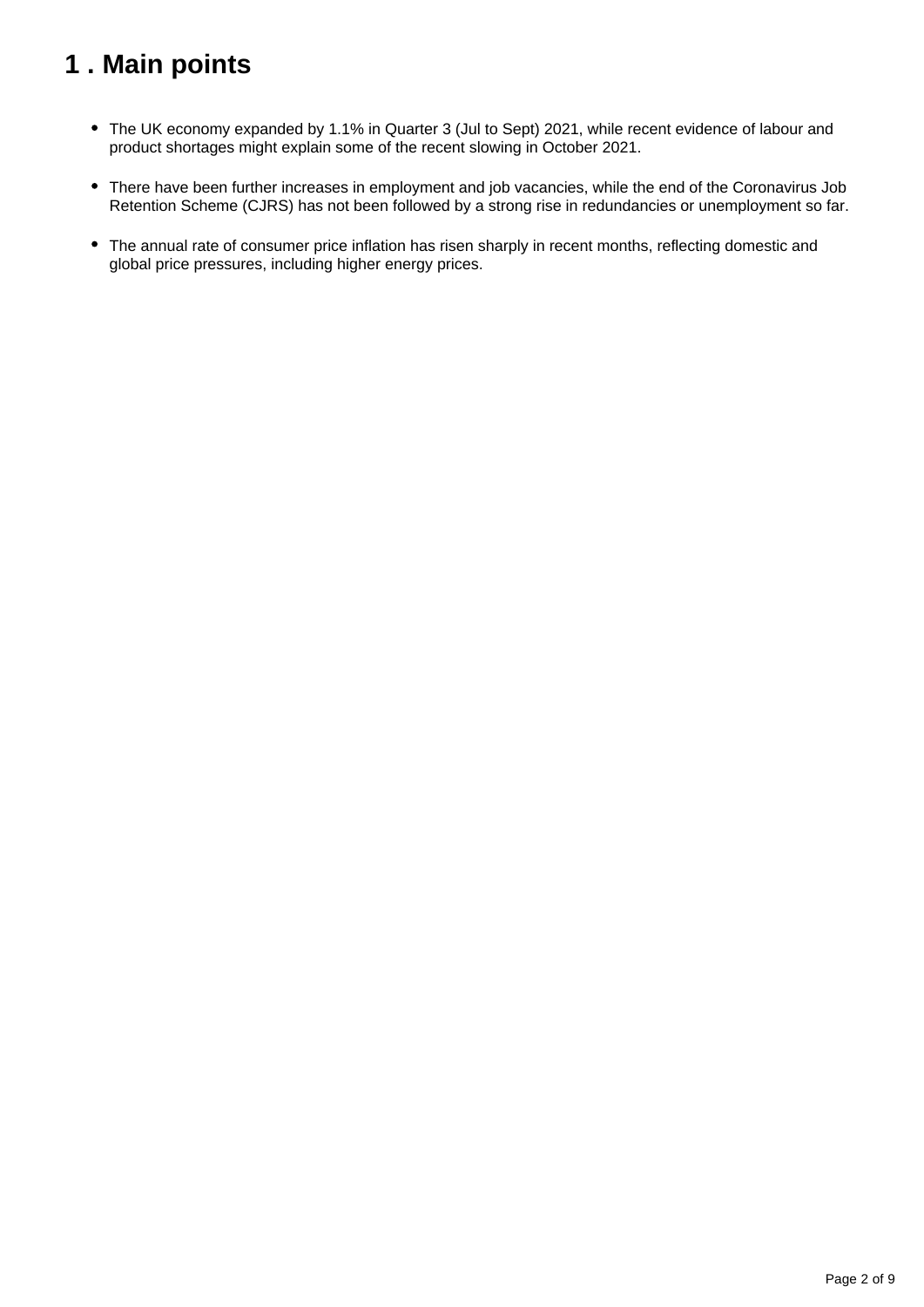## <span id="page-2-0"></span>**2 . National accounts**

The UK economy expanded by a revised 1.1% in Quarter 3 (Jul to Sept) 2021, leaving gross domestic product (GDP) 1.5% below its pre-coronavirus (COVID-19) pandemic level. The lifting of public health restrictions led to strong increases in the accommodation and food services and the arts, entertainment and recreation services industries (Figure 1). Labour and product shortages might explain the decline in construction and manufacturing output in Quarter 3 2021.

There was a slowing in the economy in October 2021, where shortages of material, components and labour are likely to have played a role. The continued increase in face-to-face GP appointments and an increase in temporary employment agency activities helped boost output on the month. The new Omicron COVID-19 variant is expected to have some impact on the UK economy in the coming months.

Revised estimates show that the UK economy contracted by 9.4% in 2020. The International Monetary Fund (IMF) expect the global economy to increase by 5.9% this and 4.9% next year, although these are highly uncertain given the threat of new COVID-19 variants. Recent price pressures are [expected to ease in 2022,](https://www.gov.uk/government/statistics/forecasts-for-the-uk-economy-december-2021) although there is uncertainty around the "path of the pandemic, the duration of supply disruptions, and how [inflation expectations may evolve"](https://www.imf.org/en/Publications/WEO/Issues/2021/10/12/world-economic-outlook-october-2021).

#### **Figure 1: The lifting of restrictions led to strong increases in specific consuming-facing services industries in the latest quarter**

**Contributions to quarterly change in gross domestic product (GDP), Quarter 3 (July to Sept) 2021**

### Figure 1: The lifting of restrictions led to strong increases in specific consuming-facing services industries in the latest quarter

Contributions to quarterly change in gross domestic product (GDP), Quarter 3 (July to Sept) 2021



#### **Source: Office for National Statistics – GDP quarterly national accounts**

#### **Notes:**

1. Agriculture and non-manufacturing production output have been excluded.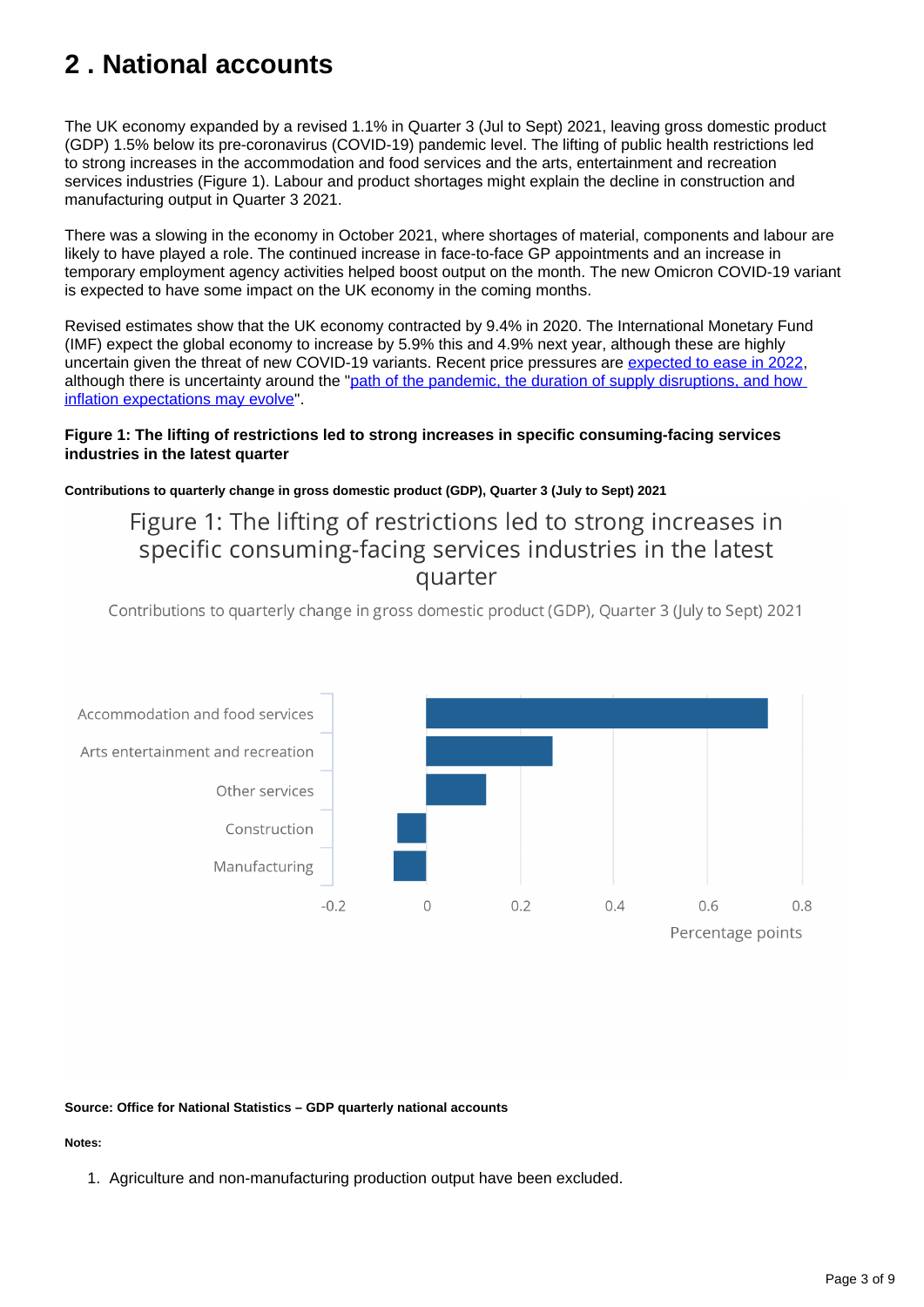There was a sharp increase in household savings over the course of the coronavirus pandemic, reflecting the larger impact on consumption than on income. There was a fall in the household saving ratio in the latest quarter to 8.6%, although this is still elevated compared with before the coronavirus pandemic (Figure 2). There was a sharp recovery in household consumption in Quarter 3 2021, particularly in restaurants and transport following the further lifting of restrictions. There is still uncertainty around whether and how any accumulated savings will be spent in the future.

#### **Figure 2: Households have reduced savings, following the re-opening of the economy**

#### **Households' saving ratio, Quarter 1 (Jan to Mar) 2000 to Quarter3(July to Sept) 2021**

### Figure 2: Households have reduced savings, following the reopening of the economy

Households' saving ratio, Quarter 1 (Jan to Mar) 2000 to Quarter 3 (July to Sept) 2021



#### **Source: Office for NationalStatistics– Quarterly Sector Accounts**

Households further reduced the rate in which deposits had been made with UK banks and building societies, which had reached record highs earlier in the coronavirus pandemic. [Recent figures](https://www.bankofengland.co.uk/statistics/money-and-credit/2021/october-2021) show there was a further fall in the net flow in household deposits in October 2021, while there was a fall in net borrowing of mortgage debt in October 2021. However, this reflected borrowing being brought forward to September 2021 to take advantage of stamp duty land tax relief.

Private non-financial corporations (PNFCs) reduced their net lending in Quarter 3 2021, primarily reflecting an increase in dividend payments to shareholders. There was a contraction in businesses investment in Quarter 3 2021, although recent movements have been particularly volatile. [Survey evidence](https://www.bankofengland.co.uk/agents-summary/2021/2021-q4) points to a further recovery in investment intentions in response to capacity constraints and improved efficiency. There was a fall in the holding of deposits by private non-financial corporations in Quarter 3 2021, while there was a further net withdrawal of deposits in October.

Public sector net borrowing (PSNB) was £17.4 billion in November 2021. This was £4.9 billion lower than a year ago, when lockdown restrictions had been in place. This lower borrowing reflects higher income tax receipts and higher compulsory social contributions, while stronger Business Rates and Stamp Duty revenues point to a possible recovery in the economy. Corporation tax revenues are lower on the year, though this might reflect some uptake of the [super-deduction](https://www.gov.uk/guidance/super-deduction) capital allowance. There was a fall in furlough subsidy payments, although increases in inflation fed through into higher debt payments on index-linked UK government bonds, reflected in a rise in interest payments.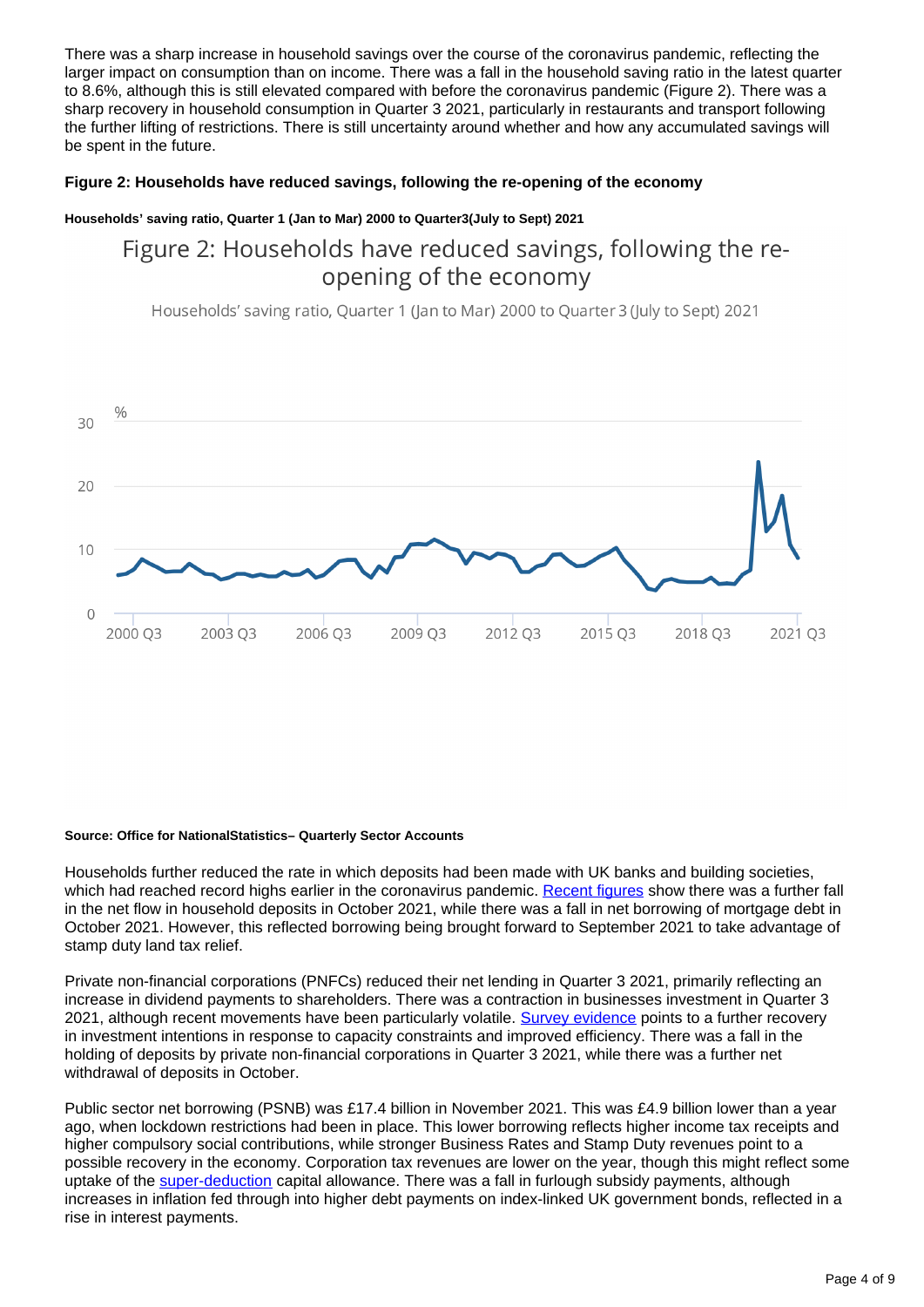## <span id="page-4-0"></span>**3 . Balance of payments**

The current account deficit widened to 4.2% of gross domestic product (GDP) in Quarter 3 (Jul to Sept) 2021, reflecting movements in trade and investment income (Figure 3). Trade flows have not yet returned to the levels seen prior to the EU Exit and the coronavirus (COVID-19) pandemic. [Recent evidence](https://www.bankofengland.co.uk/agents-summary/2021/2021-q4) finds that the easing of travel restrictions had made it easier for UK businesses to provide services abroad and that there has been a slight improvement in international tourism, although travel restrictions continued to weigh on demand. Foreign investors received more income on their holdings on equity investment in the UK, as there was an increase in dividend payments over the quarter.

#### **Figure 3:There was a widening in the current account deficit in the latest quarter**

**Current account balance, percentage of gross domestic product (GDP), Quarter 1 (Jan to Mar) 2000 to Quarter 3 (July to Sept) 2021**

### Figure 3: There was a widening in the current account deficit in the latest quarter

Current account balance, percentage of gross domestic product (GDP), Quarter 1 (Jan to Mar) 2000 to Ouarter 3 (luly to Sept) 2021



#### **Source: Office for National Statistics – Balance of Payments**

International financial flows tend to be volatile, which has been particularly evident over the course of the pandemic. The UK's net borrowing from the rest of the world has primarily been financed by foreign investors increasing their holdings of other investment in the UK in the latest quarter. This includes foreign investors increasing their deposits in UK banks and extending loans to UK residents. There were also large movements in equity investment flows, as UK investors disinvested their holdings and moved to debt securities, which might reflect a move to safety. Likewise, there was a rise in investment in UK government gilts by foreign investors. There was also an increase in UK reserve assets as the International Monetary Fund (IMF)'s new Special [Drawing Rights](https://www.imf.org/en/News/Articles/2021/07/30/pr21235-imf-governors-approve-a-historic-us-650-billion-sdr-allocation-of-special-drawing-rights) (SDR) allocation became effective in August 2021.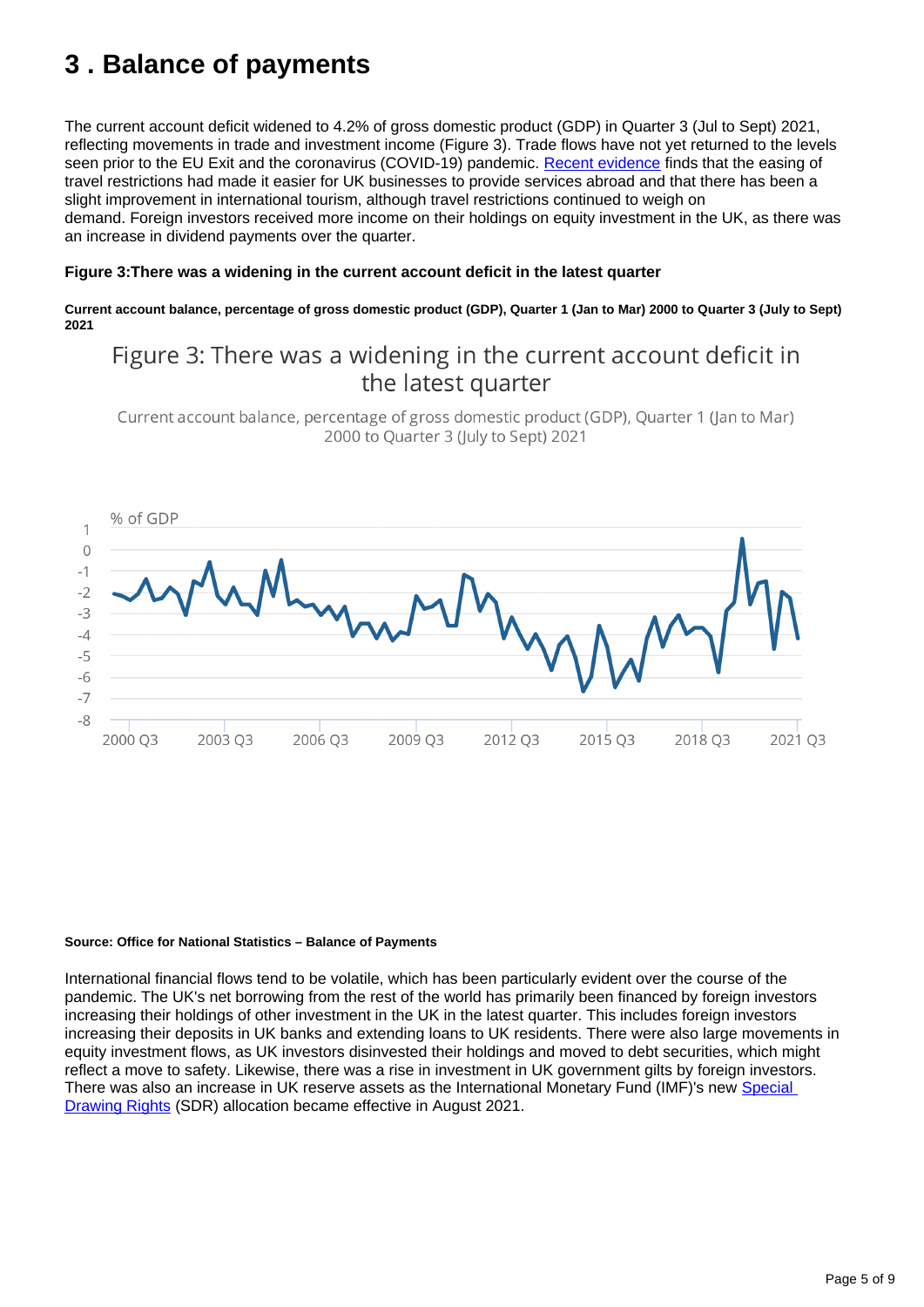## <span id="page-5-0"></span>**4 . Labour market**

The UK labour market has continued its recent recovery with further increases in employment and job vacancies. Early estimates show another rise in the number of payrolled employees in November 2021, although it is possible that those made redundant will still be on the payroll while they work out their notice period. The end of the Coronavirus Job Retention Scheme (CJRS) in late September 2021 has not been followed by a strong rise in [redundancies](https://www.gov.uk/government/publications/publication-of-data-on-advanced-notification-of-redundancy-scheme/management-information-on-advanced-notification-of-redundancy-scheme) or unemployment so far.

Vacancies reached a new record high of 1.2 million in September to November 2021, although there are some signs that the rate is slowing. The number of unemployed people per vacancy has fallen to another record low, pointing to businesses finding it challenging to fill vacancies. [Recent survey evidence](https://www.ons.gov.uk/businessindustryandtrade/business/businessservices/bulletins/businessinsightsandimpactontheukeconomy/2december2021) shows 41% of businesses with 10 or more employees reported vacancies were more difficult to fill in November 2021 compared with normal expectations for this time of year, and 15% of businesses reported a shortage of workers in late November.

There are potential labour market mismatches at industry level. The majority of industries remain below the precoronavirus (COVID-19) pandemic level of jobs, while 13 of the 18 industries show record high vacancies. Looking at the number of vacancies per 1,000 people employed, these are higher now for most industries than they were before the coronavirus pandemic (Figure 4).

There is some evidence that this tightening in the labour market may be feeding through into higher pay, particularly for [new recruits](https://www.rec.uk.com/our-view/news/press-releases/report-jobs-permanent-placements-rise-sharper-rate-november). For example, the latest **BICS** insights show that 9% of businesses reported wages were higher for existing employees over the last month, compared with normal expectations for this time of year. Regular pay increased by 4.3% on the year in the three months to October 2021. However, this may have been affected by temporary composition effects caused by changes in the workforce and the CJRS.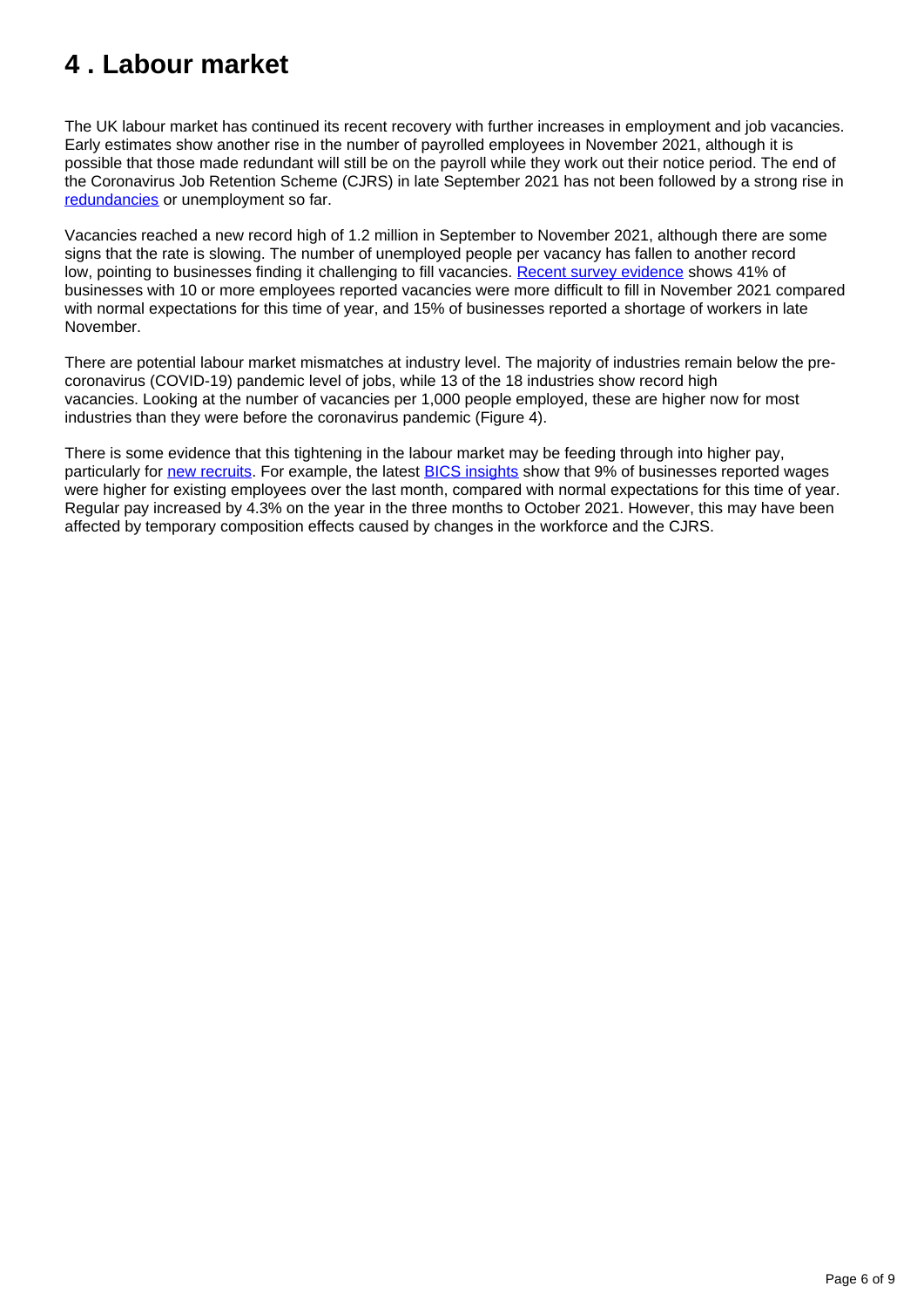#### **Figure 4:There are potential labour market mismatches**

#### **Number of vacancies per 1,000 jobs by industry**

### Figure 4: There are potential labour market mismatches

Number of vacancies per 1,000 jobs by industry



**Source: Office for National Statistics –WorkforceJobsandVacanciesSurvey**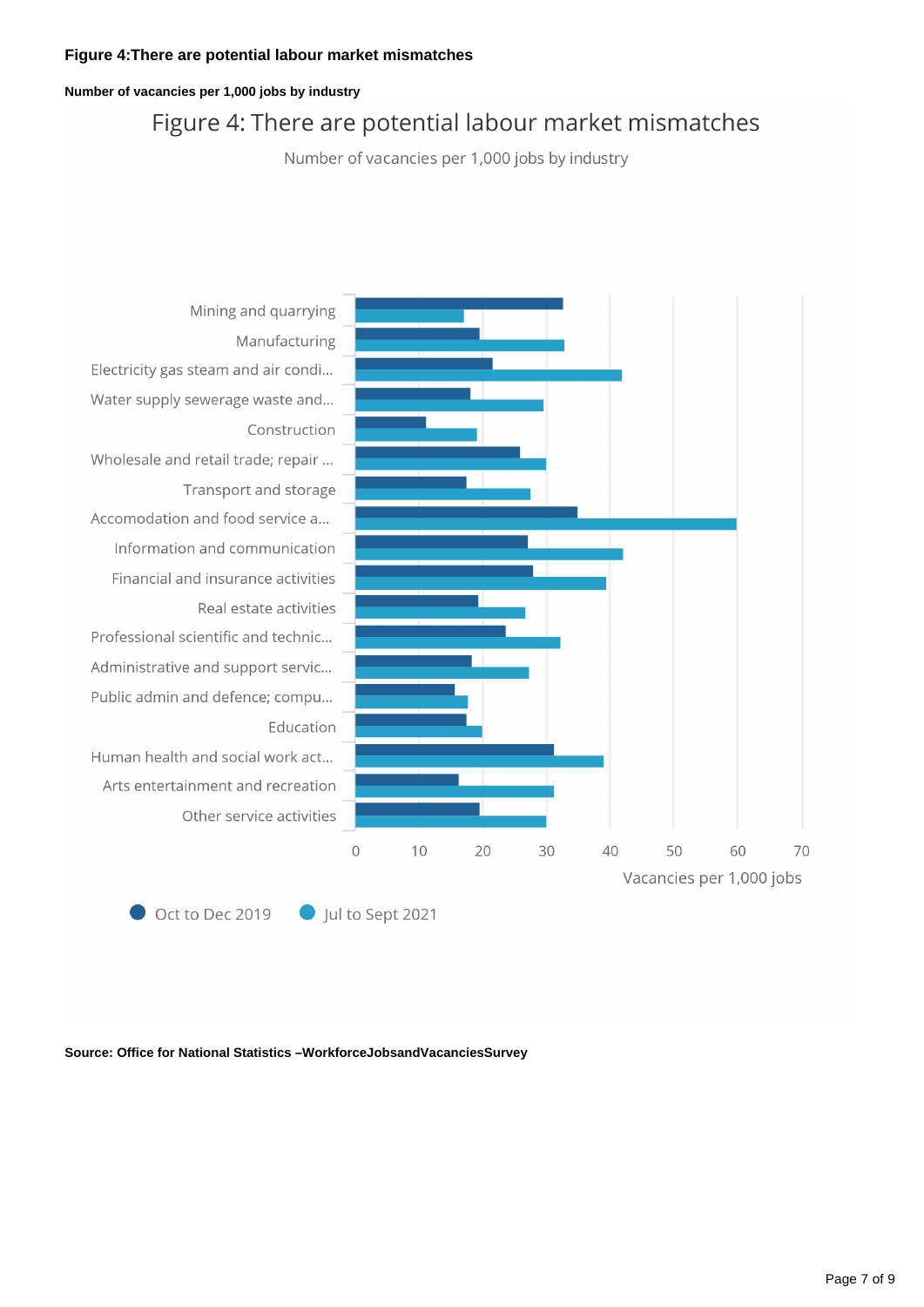## <span id="page-7-0"></span>**5 . Prices**

The annual Consumer Prices Index including owner occupiers' housing costs (CPIH) rate has risen sharply in recent months, reflecting domestic and global price pressures. The CPIH annual rate hit 4.6% in November 2021, which is the highest the rate has been since September 2008 (Figure 5). Consumer price inflation is being driven by a broad range of factors, but notable upward pressure has come from motor fuels and electricity, gas and other fuels.

Consumer prices for electricity and gas in the UK are partly regulated by the [Office of Gas and Electricity Markets](https://www.ofgem.gov.uk/publications/default-tariff-cap-level-1-october-2021-31-march-2022) (Ofgem) in the form of price caps, which are adjusted twice a year in part to reflect movements in wholesale energy prices. The cap on retail energy prices is next adjusted in April 2022.

Consumer prices have also been affected by recent bottlenecks, reflecting a shift in consumer demand from services towards goods during the coronavirus (COVID-19) pandemic, while there have also been supply disruptions. Prices for motor fuels also continue to increase from their 2020 coronavirus pandemic-induced lows, while crude oil and petroleum also have seen record price increases reflecting current high prices and the relatively low prices seen a year ago.

#### **Figure 5:The annual CPIH inflation rate is at its highest since September 2008**

#### **CPI and CPIH 12-month inflation rates, UK,January 2000 to November 2021**

Figure 5: The annual CPIH inflation rate is at its highest since September 2008

CPI and CPIH 12-month inflation rates, UK, January 2000 to November 2021



#### **Source: Office for National Statistics– Consumer Price Inflation**